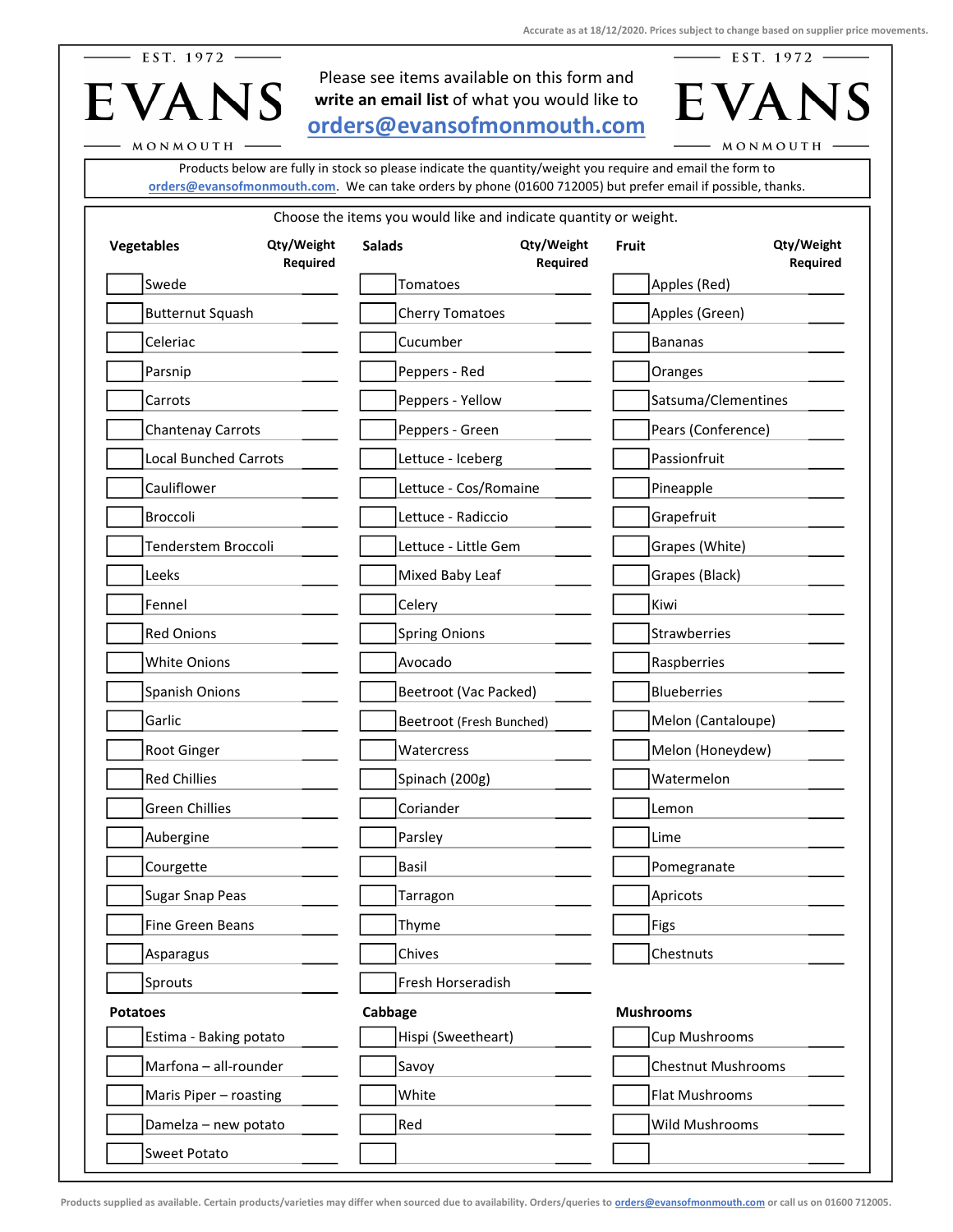EST. 1972

**EVANS** 

## Please see items available on this form and write an<br>
email list of what you would like to<br>
anders @ overasefree presents can:<br>  $E \text{ VAN}$ email list of what you would like to



EST. 1972 -

- MONMOUTH -

| Product                                        |                  | Unit $ f$ Unit | Qty/<br>Weight          | Product                                       |                  | Unit $ f /$ Unit | Qty/<br>Weight |
|------------------------------------------------|------------------|----------------|-------------------------|-----------------------------------------------|------------------|------------------|----------------|
|                                                |                  | <b>CHEESE</b>  |                         |                                               |                  |                  |                |
|                                                |                  |                |                         | Pre-packed, Standard Weights, Sold as "Each"s |                  |                  |                |
|                                                |                  |                |                         | <b>Croome Cuisine Cheeses</b>                 |                  |                  |                |
| Worcester Gold                                 | 150 <sub>g</sub> | £2.15          | Each                    | Roasted Garlic & Parsley                      | 150 <sub>g</sub> | £2.15            | Each           |
| Worcestershire Hop                             | 150 <sub>g</sub> | £2.15          | Each                    | <b>Whittington Red</b>                        | 150 <sub>g</sub> | £2.15            | Each           |
| Hobsons Ale & Wholegrain Mustard               | 150 <sub>g</sub> | £2.15          | Each                    | <b>Worcester Sauce &amp; Shallots</b>         | 150 <sub>g</sub> | £2.15            | Each           |
| Crunchy Red Onion & Sage                       | 150 <sub>g</sub> | £2.15          | Each                    | Scrumpy & Crunchy Apple                       | 150 <sub>g</sub> | £2.15            | Each           |
| Worcester Honey & Fig                          | 150g             | £2.15          | Each                    | Christmas Cake                                | 150 <sub>g</sub> | £2.15            | Each           |
| <b>Whittington Oak Smoked</b>                  | 150 <sub>g</sub> | £2.15          | Each                    |                                               |                  |                  |                |
|                                                |                  |                | <b>Welsh Cheeses</b>    |                                               |                  |                  |                |
| <b>Bouncing Berry</b>                          | 200 <sub>g</sub> | £3.30          | Each                    | <b>Black Bomber</b>                           | 200 <sub>g</sub> | £3.30            | Each           |
| Pickle Power                                   | 200 <sub>g</sub> | £3.30          | Each                    | Green Thunder                                 | 200 <sub>g</sub> | £3.30            | Each           |
| Perl Las                                       | 200g             | £4.40          | Each                    | Perl Wen                                      | 200 <sub>g</sub> | £4.40            | Each           |
| Colliers Mature Welsh Cheddar                  | 350g             | £4.40          | Each                    |                                               |                  |                  |                |
|                                                |                  |                | <b>Chrismas Cheeses</b> |                                               |                  |                  |                |
| Montagnolo                                     | 200 <sub>g</sub> | £2.45          | Each                    | Petit President Camembert                     | 145g             | £2.15            | Each           |
| Yorkshire Wensleydale & Cranberries            | 200 <sub>g</sub> | £3.00          | Each                    | Yorkshire Wensleydale Orange & Champayne      | 200 <sub>g</sub> | £3.00            | Each           |
| Yorshire Wensleydale & Apricots                | 200 <sub>g</sub> | £3.00          | Each                    | Yorkshire Wensleydale & Stem Ginger           | 200 <sub>g</sub> | £3.00            | Each           |
| The Cheshire Cheese Company - Sticky           | 200 <sub>g</sub> | £3.00          | Each                    | The Cheshire Cheese Company - Chilli,         | 200 <sub>g</sub> | £3.00            | Each           |
| <b>Toffee Heaven</b>                           |                  |                |                         | Lime & Tequlia                                |                  |                  |                |
| The Cheshire Cheese Company -                  |                  |                |                         |                                               |                  |                  |                |
| Caramelised Onion & Rioja                      | 200 <sub>g</sub> | £3.00          | Each                    |                                               |                  |                  |                |
| Gigha Cheese (Scotland) With Highland Liquer   | 200g             | £4.30          | Each                    | Gigha cheese (Scotland) With Orange Liquer    | 200 <sub>g</sub> | £4.30            | Each           |
| Gigha Cheese (Scotland) With Pear Schnapps     | 200g             | £4.30          | Each                    |                                               |                  |                  |                |
|                                                |                  |                | <b>Other Cheeses</b>    |                                               |                  |                  |                |
| Danish Blue                                    | 100 <sub>g</sub> | £1.20          | Each                    | Cows Mozzerella Ball                          | 125g             | £0.95            | Each           |
| St Agur (Blue)                                 | 135g             | £2.99          | Each                    | Halloumi                                      | 250g             | £2.90            | Each           |
| Clawson Blue Stilton                           | 220g             | £2.49          | Each                    | Feta                                          | 200 <sub>g</sub> | £2.20            | Each           |
| <b>Brie</b>                                    | 180g             | £1.80          | Each                    |                                               |                  |                  |                |
|                                                |                  |                |                         | Pre-Packed, Sold by ACTUAL Weight             |                  |                  |                |
| Cheddar - Mature                               | 500g*            | £3.00          | Each                    | Goats Cheese                                  | $110g*$          | £1.30            | Each           |
| (priced by actual weight)<br>Cheddar – Mild    | 500g*            | £2.60          | Each                    | (priced by actual weight)<br>Shropshire Blue  | $230g*$          | £2.75            | Each           |
| (priced by actual weight)                      |                  |                |                         | (priced by actual weight)                     |                  |                  |                |
| Double Gloucester<br>(priced by actual weight) | 500g*            | £4.50          | Each                    |                                               |                  |                  |                |
|                                                |                  |                |                         | <b>OTHER DAIRY/BAKING GROCERIES</b>           |                  |                  |                |
| <b>Other Dairy/Sugars</b>                      |                  |                |                         | <b>Bread/Flour/Baking</b>                     |                  |                  |                |
| Milk - Full Fat                                | 2L               | £1.20          | Each                    | <b>Bread Brown Sliced</b>                     | Loaf             | £1.20            | Each           |
| Milk - Semi Skimmed                            | 2L               | £1.20          | Each                    | <b>Bread White Sliced</b>                     | Loaf             | £1.20            | Each           |
| Milk - Skimmed                                 | 2 <sub>L</sub>   | £1.20          | Each                    | <b>Braces Crumpets</b>                        | Pack 6           | £1.00            | Each           |
| Cream - Double                                 | 10oz             | £1.20          | Each                    | Flour - Plain                                 | 1.5 <sub>K</sub> | £1.60            | Each           |
| Butter-Salted                                  | 250g             | £1.50          | Each                    | Flour - Self Raising (S/R)                    | 1.5 <sub>K</sub> | £1.60            | Each           |
| Butter - Unsalted                              | 250g             | £1.50          | Each                    | Flour - Gluten Free                           | 1KG              | £2.00            | Each           |
| Free Range Eggs (1/2 Dzn)                      | 6                | £1.30          | Each                    | Flour - Gluten/Wheat Free S/R                 | 1KG              | £2.45            | Each           |
| Free Range Eggs (Tray)                         | 30               | £6.00          | Each                    | Flour - Strong Bread                          | 1.5KG            | £2.80            | Each           |
| Orexis Fresh Houmous                           | 200 <sub>g</sub> | £1.10          | Each                    | Flour - Wholemeal Bread                       | 1.5 <sub>K</sub> | £2.69            | Each           |
| Custard                                        | 1 <sub>L</sub>   | £1.50          | Each                    | Flour - Pizza/Pasta                           | 1KG              | £2.80            | Each           |
| <b>Meringue Nests</b>                          | 8                | £1.20          | Each                    | <b>Dried Yeast</b>                            | 500 <sub>g</sub> | £8.00            | Each           |
| <b>Granulated Sugar</b>                        | 1KG              | £1.10          | Each                    |                                               |                  |                  |                |
| Caster Sugar                                   | 2KG              | £3.50          | Each                    | Jumbo Oats                                    | 3KG              | £4.15            | Each           |

All Prices inclusive of VAT, where applicable.

Products supplied as available. Certain products/varieties may differ when sourced due to availability. Orders/queries to **orders@evansofmonmouth.com** or call us on 01600 712005.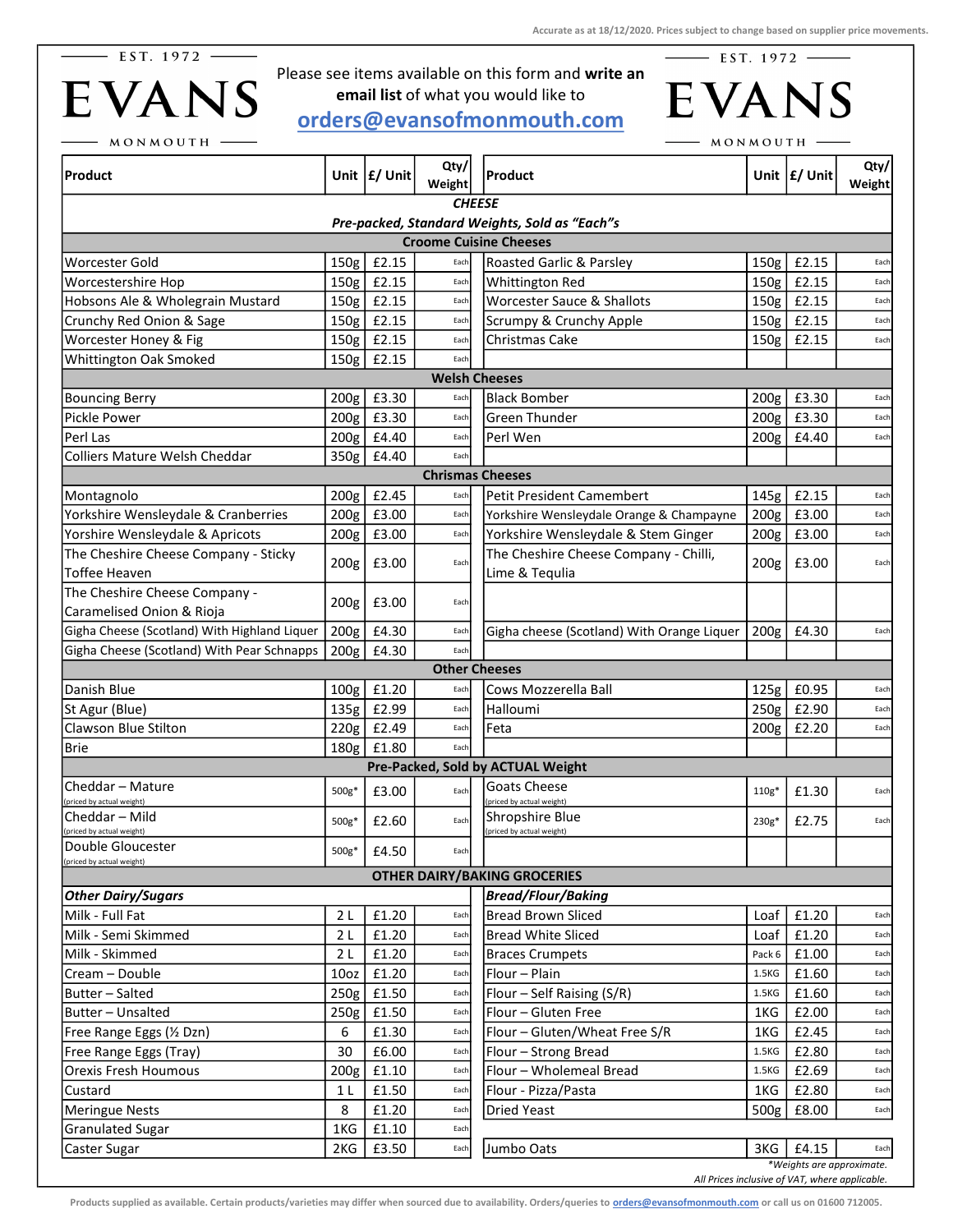

Please see items available on this form and write an email list of what you would like to  $E$   $VANS$ email list of what you would like to



EST. 1972 -

- MONMOUTH -

EST. 1972 -

orders@evansofmonmouth.com

| Product                                                    |                  | Unit $ f$ Unit      | Qty/<br>Weight       | Product                                                                |                                                | Unit $ f $ Unit | Qty/<br><b>Weight</b>     |
|------------------------------------------------------------|------------------|---------------------|----------------------|------------------------------------------------------------------------|------------------------------------------------|-----------------|---------------------------|
|                                                            |                  |                     |                      | <b>OTHER GROCERIES</b>                                                 |                                                |                 |                           |
| <b>Fish (Frozen)</b>                                       |                  |                     |                      | <b>Meat (Fresh and Cooked)</b>                                         |                                                |                 |                           |
| Cod Fillets Skinless Boneless<br>(priced by actual weight) | КG               | £10.99              | Each                 | Fresh Chicken Breasts<br>(priced by actual weight)                     | КG                                             | £5.65           | KG                        |
| <b>Haddock Fillets</b><br>(priced by actual weight)        | КG               | £10.99              | Each                 | Fresh Chicken Thighs<br>(Skinless & Boneless, priced by actual weight) | КG                                             | £5.65           | KG                        |
| Fresh Water Prawns                                         |                  | 800g E12.95         | Each                 | Fresh Gammon Joint<br>(priced by actual weight)                        | КG                                             | £5.65           | KG                        |
| <b>Luxury Peeled Prawns</b>                                |                  | 1.5kg £23.95        | Each                 | <b>Short Back Bacon</b>                                                | $500g*$                                        | £3.00           | Each                      |
| <b>Fish (Fresh)</b>                                        |                  |                     |                      | Director's Table)<br>Sliced Wiltshire Ham<br>£2.00<br>200g*            |                                                | Each            |                           |
| Fresh Salmon Fillet (MSC approved)                         | КG               | £17.45              | KG                   | (priced by actual weight)<br><b>Meat (Frozen)</b>                      |                                                |                 |                           |
| Natural Cured Smoked Haddock Fillet                        | KG               | Priced<br>Daily     | $\mathsf{KG}\xspace$ | Pork Sausages                                                          | x10                                            | £3.00           | Each                      |
| Fresh Mackerel (Whole)                                     | КG               | £6.20               | KG                   | Dallas Beef Burgers                                                    | x6                                             | £4.00           | Each                      |
| <b>Canned/Jar Goods</b>                                    |                  |                     |                      | <b>Other Frozen Goods</b>                                              |                                                |                 |                           |
| <b>Baked Beans</b>                                         | 400g             | £0.74               | Each                 | Peas                                                                   | 1KG                                            | £1.90           | Each                      |
| <b>Chopped Tomatoes</b>                                    | 400g             | £0.74               | Each                 | Sweetcorn                                                              | 1KG                                            | £2.00           | Each                      |
| Red Kidney Beans                                           | 400g             | £0.74               | Each                 | <b>Broad Beans</b>                                                     | 1KG                                            | £2.20           | Each                      |
| <b>Butter Beans</b>                                        | 400g             | £0.74               | Each                 | Chips                                                                  | 2.5 <sub>K</sub> G                             | £2.75           | Each                      |
| Chickpeas                                                  | 400g             | £0.74               | Each                 | <b>Pasta/Rice</b>                                                      |                                                |                 |                           |
| Cannellini Beans                                           | 400g             | £0.74               | Each                 | Fusilli Pasta Twirls                                                   | 3KG                                            | £6.00           | Each                      |
| Coconut Milk                                               | 400g             | £0.99               | Each                 | Penne Pasta                                                            | 3KG                                            | £6.00           | Each                      |
| Tuna – in brine                                            | 800g             | £4.50               | Each                 | Lasagne Pasta Sheets                                                   | 500g                                           | £1.20           | Each                      |
| Tomato Puree                                               | 800g             | £1.90               | Each                 | Macaroni                                                               | 3KG                                            | £6.00           | Each                      |
| <b>Condiments/Spices</b>                                   |                  |                     |                      | Spaghetti                                                              | 3KG                                            | £6.00           | Each                      |
| Extra Virgin Olive Oil                                     | 1L               | £5.20               | Each                 | Linguine (Knorr)                                                       | 3KG                                            | £7.00           | Each                      |
| Heinz Ketchup                                              | 342g             | £1.39               | Each                 | Rice - Long Grain White                                                | 5KG                                            | £8.50           | Each                      |
| <b>HP Sauce</b>                                            | 285g             | £1.89               | Each                 | Rice - Arborio (Risotto)                                               | 1KG                                            | £2.80           | Each                      |
| Hellmans Mayonnaise                                        | 404g             | £2.99               | Each                 | Cous Cous                                                              | 1KG                                            | £2.20           | Each                      |
| Heinz Malt Vinegar                                         | 250ml            | £1.20               | Each                 | <b>Panico Breadcrumbs</b>                                              | 1KG                                            | £3.60           | Each                      |
| <b>Balsamic Glaze</b>                                      | 500ml            | £3.49               | Each                 | Split Red Lentils                                                      | 3KG                                            | £5.75           | Each                      |
| Pesto                                                      | 190g             | £1.49               | Each                 | <b>Fruit Juices</b>                                                    |                                                |                 |                           |
| <b>Ground Cumin</b>                                        | 50g              | £1.99               | Each                 | Orange Juice                                                           | 1 L                                            | £1.32           | Each                      |
| Ground Turmeric                                            | 50 <sub>g</sub>  | £1.99               | Each                 | Apple Juice                                                            | 1 <sub>L</sub>                                 | £1.32           | Each                      |
| <b>Canned Drinks/Crisps</b>                                |                  |                     |                      | Cranberry Juice                                                        | 1 <sub>L</sub>                                 | £1.32           | Each                      |
| Coca Cola (24x330ml)                                       |                  | Case $E12.99$       | Each                 | Tomato Juice                                                           | 1 L                                            | £1.32           | Each                      |
| Diet Coke (24x330ml)                                       |                  | Case $\vert$ £10.45 | Each                 | <b>Springdale Chutneys &amp; Jams</b>                                  |                                                |                 |                           |
| Pepsi (24x330ml)                                           | Case             | £9.69               | Each                 | Wye Valley Strawberry Jam                                              | 220g                                           | £3.00           | Each                      |
| Diet Pepsi (24x330ml)                                      | Case             | £7.69               | Each                 | Wye Valley Raspberry Jam                                               | 220g                                           | £3.00           | Each                      |
| Pepsi Max (24x330ml)                                       | Case             | £7.69               | Each                 | Wye Valley Plum Jam                                                    | 220g                                           | £3.00           | Each                      |
| Tango (Orange) (24x330ml)                                  | Case             | £7.69               | Each                 | Wye Valley Blackcurrant Jam                                            | 220g                                           | £3.00           | Each                      |
| Rio Light (24x330ml)                                       | Case             | £9.49               | Each                 | Wye Valley Gooseberry Jam                                              | 220g                                           | £3.00           | Each                      |
| 7UP (24x330ml)                                             | Case             | £9.49               | Each                 | Wye Valley Chuckleberry Jam                                            | 220g                                           | £3.50           | Each                      |
| 7UP Sugar Free (24x330ml)                                  | Case             | £7.69               | Each                 | Wye Valley Hot Chilli Jam                                              | 220g                                           | £3.00           | Each                      |
| Burt's Sea Salt                                            | 40g              | £0.46               | Each                 | Wye Valley Sweet Chilli Jam                                            |                                                | 220g   £3.50    | Each                      |
| Burt's Sea Salt & Balsamic Vinegar                         | 40g              | £0.46               | Each                 | Wye Valley Firery Chilli Jam                                           | 220g                                           | £3.00           | Each                      |
| Burt's Cheddar & Spring Onion                              | 40 <sub>g</sub>  | £0.46               | Each                 | Wye Valley Chilli Marmalade                                            | 220g                                           | £3.00           | Each                      |
| <b>Croome Chutney</b>                                      |                  |                     |                      | Wye Valley Seville Marmalade                                           | 220g                                           | £3.00           | Each                      |
| Pershore Plum                                              | 195 <sub>g</sub> | £3.00               | Each                 |                                                                        |                                                |                 |                           |
| Apple & Caramelised Red Onion                              |                  | 195g   £3.00        | Each                 |                                                                        |                                                |                 | *Weights are approximate. |
| Worcester Pear Relish                                      |                  | 195g   £3.00        | Each                 |                                                                        | All Prices inclusive of VAT, where applicable. |                 |                           |
|                                                            |                  |                     |                      |                                                                        |                                                |                 |                           |

Products supplied as available. Certain products/varieties may differ when sourced due to availability. Orders/queries to **orders@evansofmonmouth.com** or call us on 01600 712005.